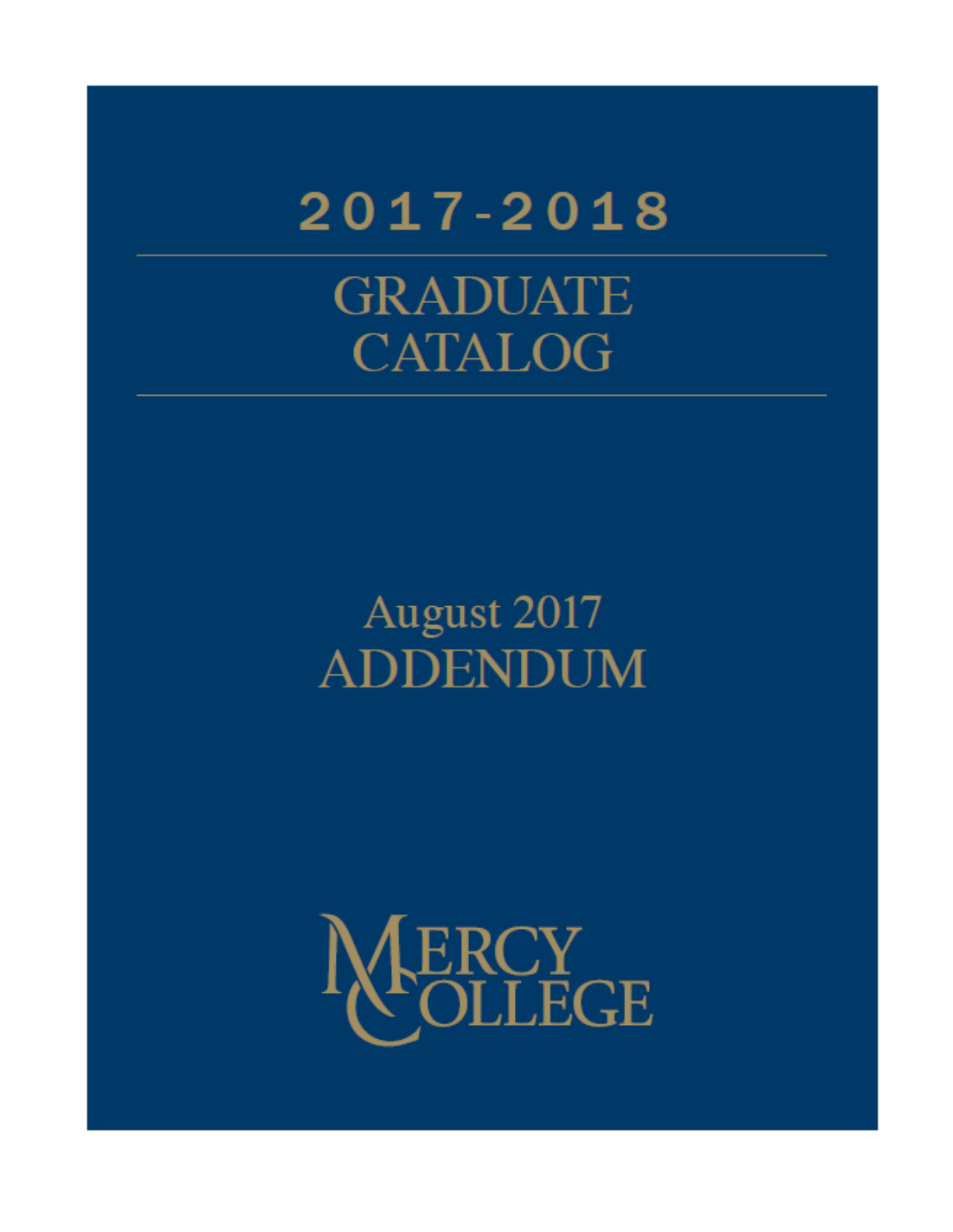

The current Mercy College Catalog covers the 2017-2018 academic year. This addendum is intended to supplement the 2017-2018 catalog and should be used along with it to help reference changes made in August 2017. Students are encouraged to speak with a PACT/OES/COP mentor regarding these changes and how, if at all, they may affect their intended program of study.

All information in this addendum is effective August 2017 unless otherwise noted.

The most up-to-date version of the catalog, which includes these addendum items, can be found on Mercy Connect or the Mercy College website. All addendum items will be integrated into the current version of the catalog. Please use this addendum to help reference where changes have been made.

While every effort has been made to ensure the accuracy of the information in the catalog, Mercy College reserves the right to alter its degree requirements, regulations, procedures, and course offerings.

**Changes to text in the 2017-2018 catalog are indicated in this addendum by a strikethrough where text has been deleted or a bold underline where text has been added.**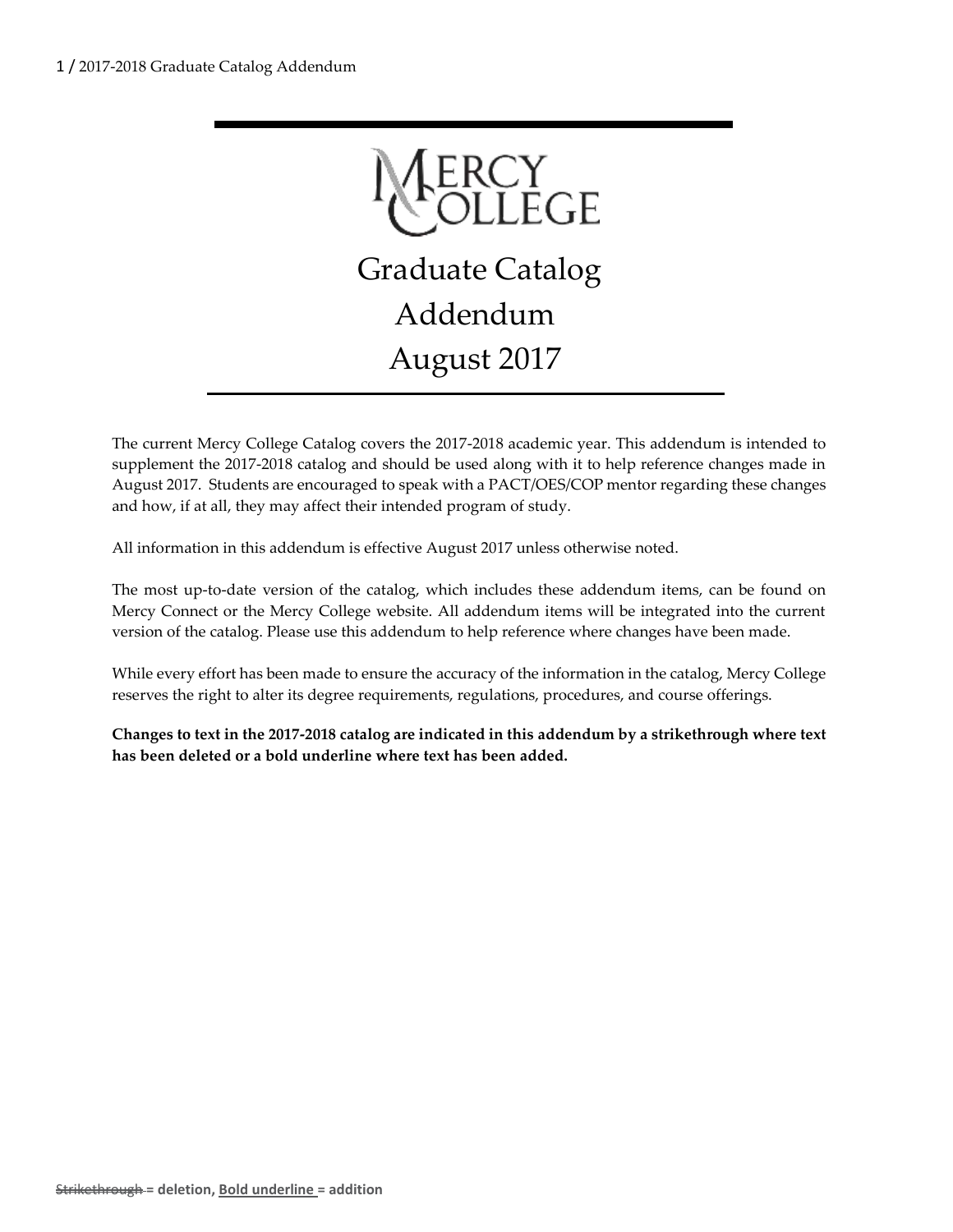## **CHANGES IN THE SCHOOL OF EDUCATION**

## **Page 40 – Listing of School of Education Dean and Associate Deans and Department Chairs**

Rose Rudnitski, Ph.D.**Ed.D.** *Dean* Mary Ellen Hoffman, M.S., *Associate Dean for Administration* Roseanne Vallice Levy, Ph.D **Eric Martone, Ph.D.**, *Interim Associate Dean for Academic Affairs*

**DEPARTMENT OF SECONDARY EDUCATION** Eric Martone, Ph.D., *Chair* **Terri-Lynn Germaine-Williams, Ph.D.,** *Chair* Adolescence Education

## **Page 41- Listing of Associate Dean**

Rose Rudnitski, Ph.D **Ed.D.**, *Dean* 917-674-7447 rrudnitski@mercy.edu Roseanne Vallice Levy, Ph.D **Eric Martone, Ph.D.**, *Interim Associate Dean for Academic Affairs* 914-674-7350 7618 [rvallice@mercy.edu](mailto:rvallice@mercy.edu) **emartone@mercy.edu** Mary Ellen Hoffman, M.S., *Associate Dean for Administration* 914-674-7334 MEHoffman@mercy.edu

## **Page 44- Transition Point One**

#### **TRANSITION POINT ONE:** Admission to Program

Admission is determined by transcript analysis, GPA review, and a review of the scores on the Verbal Reasoning, Mathematical Reasoning and Analytic Writing subtests of the Graduate Record Examination (GRE). In addition, upon acceptance, candidates will be required to sign an acknowledgement regarding certification and program requirements, and candidate responsibilities. The School of Education strongly recommends the following:

· Candidates should take the **ALST** (Academic Literacy Skills Test) within the first 9 credits.

· Candidates should take the **EAS** (Educating All Students) within the first 12 credits.

## **Page 45- EDUC 707**

**EDUC 707 Mentoring Seminar in TESOL** — Open to candidates in the Professional M.S. **and Advanced Certificate Program.** A passing score on the CSTin the degree area is required prior to registration

## **Page 45- Transition Point Three**

#### **TRANSITION POINT THREE**: Completion of Program

Upon completion of the capstone project and all other degree requirements, the School of Education will process the candidate's application for certification. All prerequisite course requirements must be satisfied prior to seeking certification. Program completion requires a 3.0 GPA. Initial New York State certification requires achieving qualifying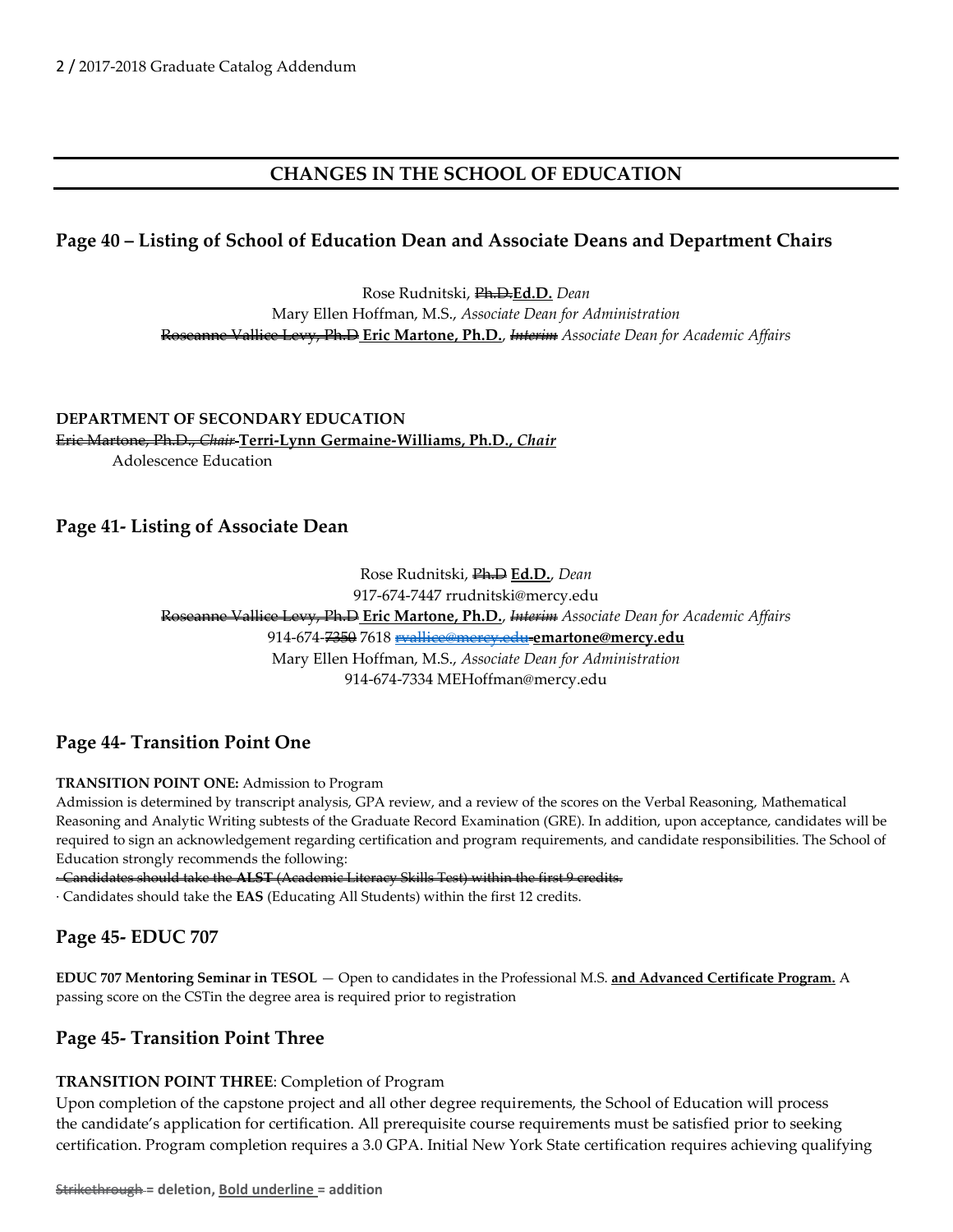#### 3 / 2017-2018 Graduate Catalog Addendum

scores on the Academic Literacy Test (ALST), the Educating All Students Test (EAS), and the Content Specialty Test (CST), in the area of each certificate being requested, and receiving a passing score on the edTPA assessment.

## **Page 46- Other State Requirements**

**Other state certification requirements include**:

- Completion of a Child Abuse Awareness seminar;
- Completion of a Violence Identification and Prevention seminar;
- Completion of the Dignity for All Students Workshop (DASA); and
- Fingerprint clearance.
- **Completion of the Health and Safety Workshop.**

## **Page 58- Master of Science in Teaching Students with Disabilities in Early Childhood and Childhood**

**Master of Science in Teaching Students with Disabilities in Early Childhood and Childhood** Course Numbers and Titles:

| <b>EDUC 500 <del>Foundations in Education for Students with Disabilities</del></b> | 3 credits  |
|------------------------------------------------------------------------------------|------------|
| From Birth through Adolescence Educational Foundations from Diverse Perspectives   |            |
| EDUC 502 Teaching English as a Second Language                                     |            |
| <b>Foundation in Education for Students with Disabilities</b>                      | 3 credits  |
| EDUC 522 Language Development and Literacy Acquisition                             | 3 credits  |
| EDUC 523 Development and Exceptionalities                                          | 3 credits  |
| EDUC 529 Diversity, Equity and Inclusion                                           | 3 credits  |
| EDUC 531 Methods and Materials in Teaching Students with Disabilities,             | 3 credits  |
| Grades B-6                                                                         |            |
| EDUC 534 Differentiated Instruction and Materials (cc)                             | 3 credits  |
| EDUC 546 Educational Assessment for Students with Disabilities.                    | 3 credits  |
| EDUC 548 Principles and Strategies of Classroom Management                         | 3 credits  |
| EDUC 617 Literacy Instruction, Birth to Grade 6                                    | 3 credits  |
| <b>EDUC 641 Autism 3 credits</b>                                                   |            |
| EDUC 657 Collaboration and Consultation for Students with Special Needs            | 3 credits  |
| EDUC 674 Assistive and Learning Technology for Students with Disabilities          | 3 credits  |
| and Special Learning Needs                                                         |            |
| <b>EDUC 709 Student Teaching Experience</b>                                        | 3 credits  |
| OR.                                                                                |            |
| EDUC 713 Seminar in Teaching                                                       |            |
| OR.                                                                                |            |
| <b>EDUC 537 Current Critical Issues in American Education</b>                      |            |
| Total                                                                              | 42 credits |
|                                                                                    |            |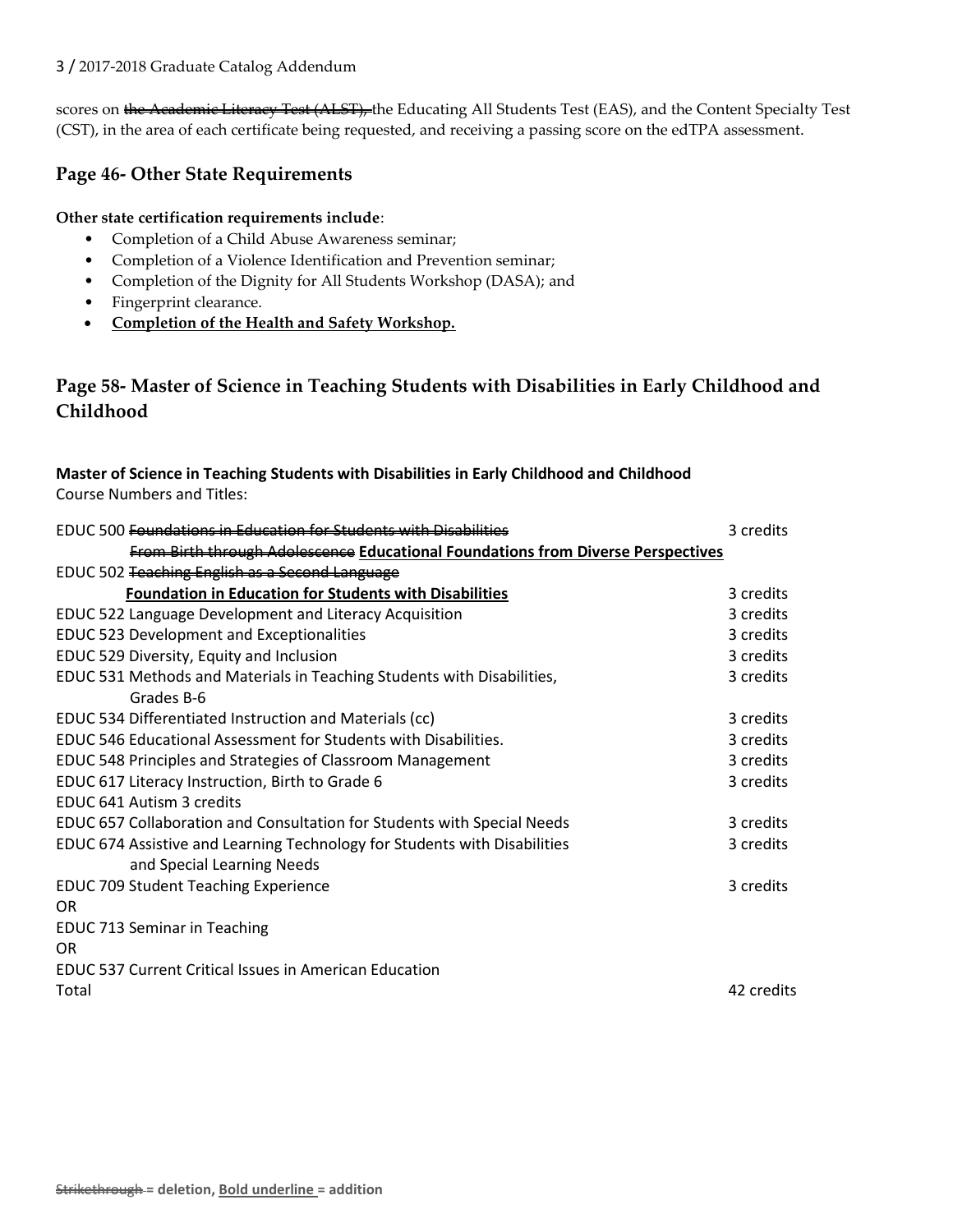## **Page 59- Master of Science in Teaching Students with Disabilities, Birth to Sixth Grade and Early Childhood**

## **Master of Science in Teaching Students with Disabilities, Birth to Sixth Grade and Early Childhood**

Course Numbers and Titles:

| <b>EDUC 500 Foundations in Education for Students with Disabilities</b>                 | 3 credits  |
|-----------------------------------------------------------------------------------------|------------|
| <b>From Birth through Adolescence Educational Foundations from Diverse Perspectives</b> |            |
| EDUC 502 Teaching English as a Second Language                                          |            |
| <b>Foundation in Education for Students with Disabilities</b>                           | 3 credits  |
| EDUC 513 Introduction to Early Childhood Education: Foundations,                        |            |
| Methods, and Materials                                                                  | 3 credits  |
| EDUC 522 Language Development and Literacy Acquisition                                  | 3 credits  |
| <b>EDUC 523 Development and Exceptionalities</b>                                        | 3 credits  |
| EDUC 529 Diversity, Equity and Inclusion                                                | 3 credits  |
| EDUC 531 Methods and Materials in Teaching Students with<br>Disabilities, Grades B-6    | 3 credits  |
| EDUC 534 Differentiated Instruction and Materials (cc)                                  | 3 credits  |
| EDUC 546 Educational Assessment for Students with Disabilities.                         | 3 credits  |
| EDUC 548 Principles and Strategies of Classroom Management                              | 3 credits  |
| EDUC 553 Mathematics in Childhood and Early Childhood                                   | 3 credits  |
| EDUC 617 Literacy Instruction, Birth to Grade 6                                         | 3 credits  |
| EDUC 641 Autism 3 credits                                                               |            |
| EDUC 657 Collaboration and Consultation for Students with Special Needs                 | 3 credits  |
| EDUC 674 Assistive and Learning Technology for Students with                            | 3 credits  |
| Disabilities and Special Learning Needs                                                 |            |
| <b>EDUC 709 Student Teaching Experience</b>                                             | 3 credits  |
| <b>OR</b>                                                                               |            |
| EDUC 713 Seminar in Teaching                                                            |            |
| <b>OR</b>                                                                               |            |
| <b>EDUC 537 Current Critical Issues in American Education</b>                           |            |
| Total                                                                                   | 48 credits |
| Page 62 - Course Requirements for the Master of Science in Literacy, Birth-Grade 12     |            |
| EDUC 507 Approaches to Literacy Instruction in Early Childhood through Adolescence      | 3 credits  |

| EDUC 522 Language Development and Literacy Acquisition                                             | 3 credits |
|----------------------------------------------------------------------------------------------------|-----------|
| EDUC 561 Literacy Instruction and Coaching for Diverse Populations for Students with Special Needs | 3 credits |
| EDUC 573 Learning Technology across the English Language Arts                                      | 3 credits |
| EDUC 590 The Teaching of Writing and the Writing Process                                           | 3 credits |
| EDUC 591 Child and Adolescent Literature                                                           | 3 credits |
| EDUC 643 Reading and Writing in the Content Area Grade 5–12                                        | 3 credits |
| EDUC 648 Dimensions of Learning and Literacy 3 credits                                             |           |
| EDUC 659 Practicum in Literacy Assessment, Birth-Grade 12 (cc)                                     | 3 credits |
| EDUC 660 Practicum in Literacy Instructional Practices, Birth-Grade 12                             | 3 credits |
| EDUC 658 Seminar in the Organization and Administration of Literacy Programs (Capstone)            | 3 credits |
|                                                                                                    |           |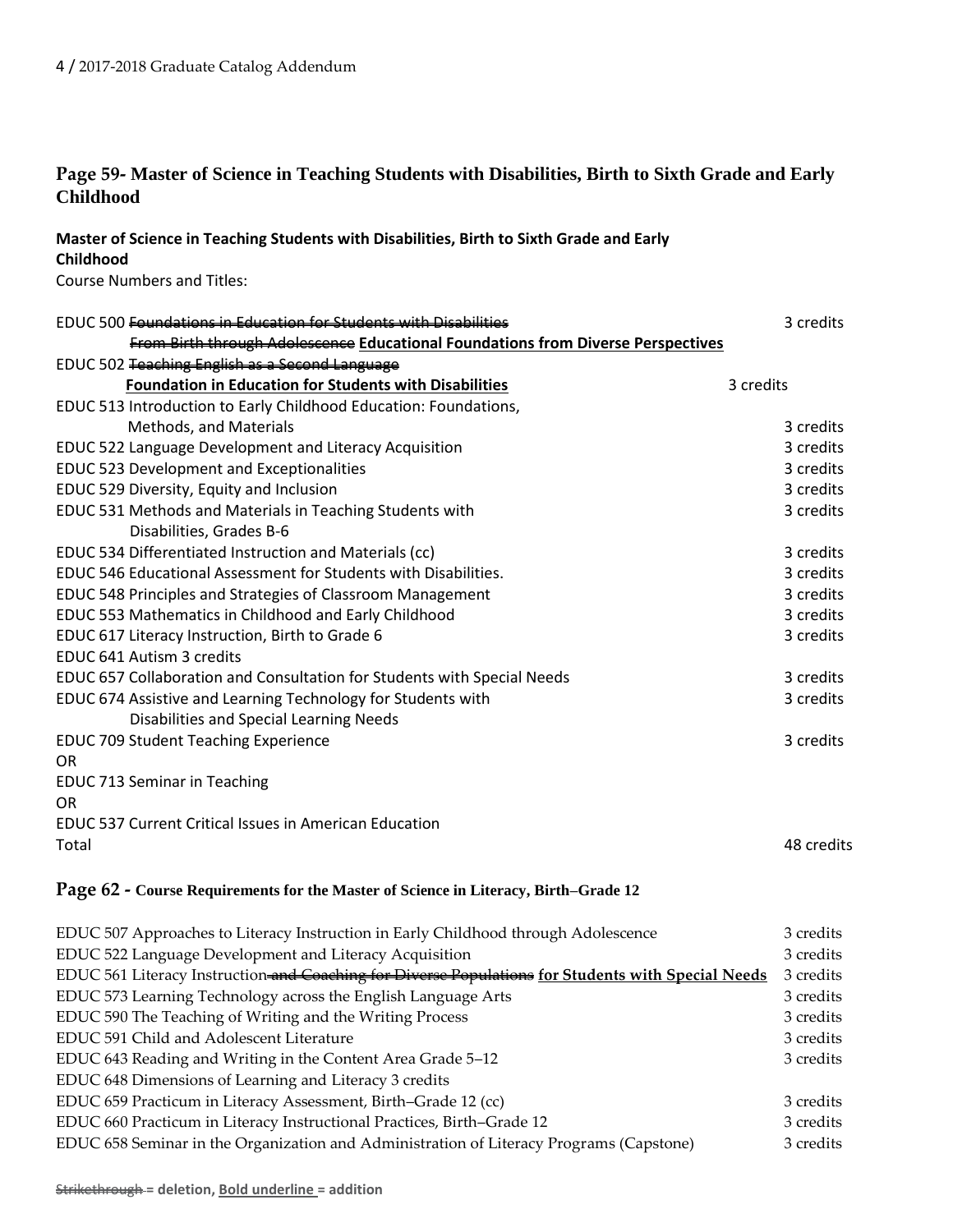## **Page 66 – Advanced Certificate in Teaching English to Speakers of Other Languages Pre K – 12**

| 3 credits  |
|------------|
| 3 credits  |
|            |
|            |
| 3 credits  |
| 3 credits  |
| 12 credits |
|            |

## **Page 66 – Bilingual Extension to Teaching Certificate**

The Bilingual Extension program is offered to candidates who are already certified to teach in New York State and wish to teach English Language Learners (ELLs) in a bilingual setting. Upon successful completion of the Bilingual Education Assessment (BEA) and course requirements for this extension, teacher candidates, holding a NYS base teaching certificate, will be certified to teach English Language Learners in a bilingual setting. As part of the required clinical experience, candidates must complete college supervised field experiences of 50 hours within a bilingual setting. A copy of a valid teaching certificate **and** passing score on the BEA test, and a language proficiency assessment are additional requirements for participation.

## **Page 75 – EDUC 561 Course Name Change**

## **EDUC 561 Literacy Instruction and Coaching for Diverse Populations for Students with Special Needs**

Candidates will develop competencies enabling them to provide appropriate instruction for students experiencing difficulties in acquiring literacy skills. These include students receiving academic intervention services, and those in compensatory and special education programs. Ten hours of fieldwork required. 3 credits.

## **Page 86 – Master of Science in Educational Supervision**

EDSA 590 School Building Internship I **(cc)**

## **Page 86 – Master of Science in Educational Administration**

EDSA 590 School Building Internship I **(cc)**

## **Page 88 – Program Progression**

#### **Program Progression**

Completion of EDSA 594, 595, and 596, is required **recommended** prior to registration for EDSA 592.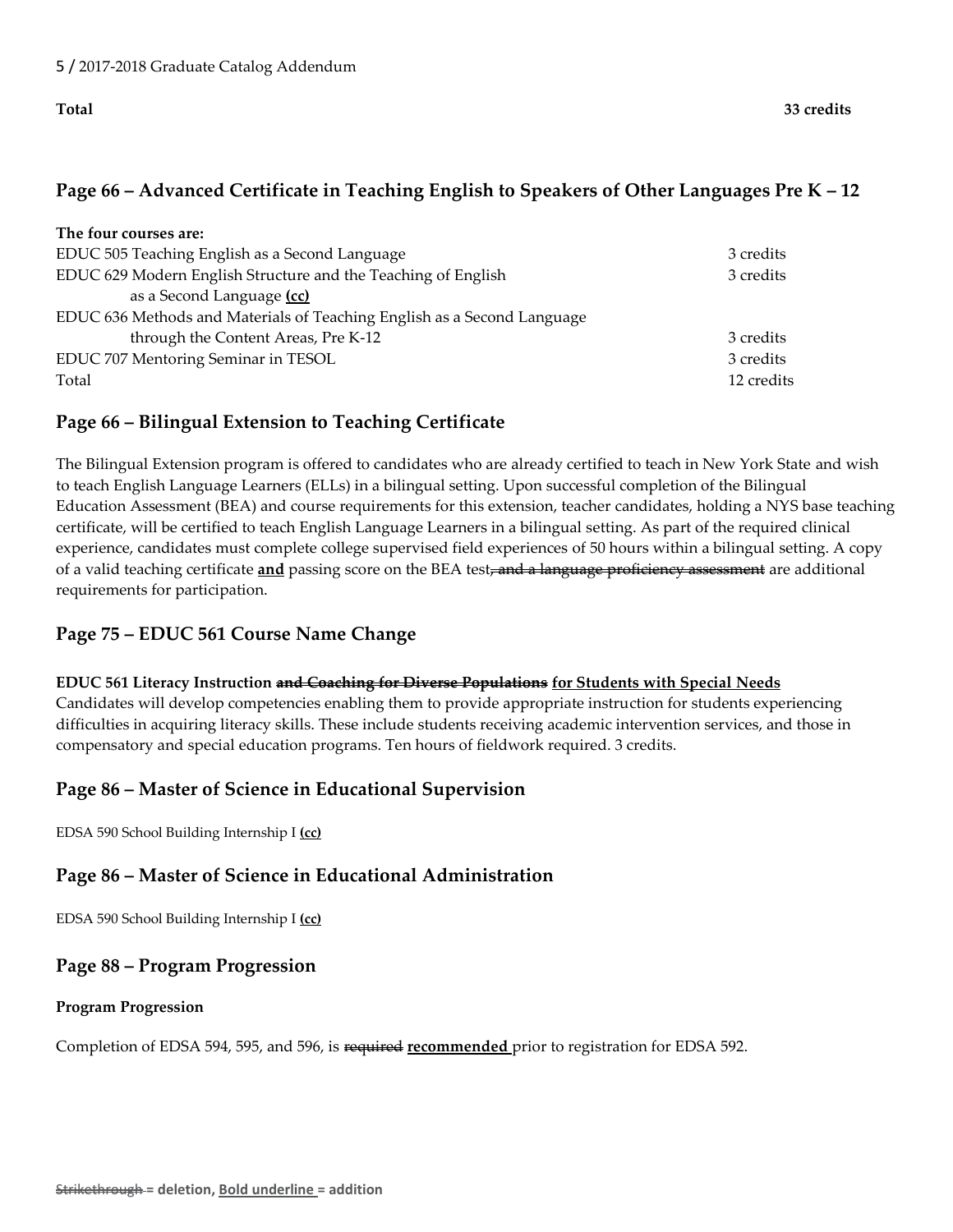## **CHANGES IN THE SCHOOL OF SOCIAL AND BEHAVIORAL SCIENCES**

#### **Page 187 – Master of Public Administration in Health Services Management**

#### **Degree Requirements**

The 48-credit Master of Public Administration program in Health Services Management is organized as follows:

| Total                                     | 48 credits |
|-------------------------------------------|------------|
| <b>Culminating Experience</b>             | 6 credits  |
| Health Services Management Specialization | 15 credits |
| <b>Advanced Core Courses</b>              | 15 credits |
| <b>Core Courses</b>                       | 12 credits |

#### **Curriculum**

## **General Core Courses (12 Credits)** MPAT 503 Law, Government and the Political Process 3 credits MPAT 521 Action Research and Data Analysis 3 credits 3 credits MPAT 531 Management Information Systems 3 credits MPAT 541 Managerial Communication 3 credits **Advanced Core Courses (15 Credits)** HSMG 601 Health Care in the United States 3 credits 3 credits HSMG 611 Health Care Management 3 credits HSMG 621 Health Care Financing 3 credits 3 credits HSMG 631 Human Resource Management for the Health Care Organization 3 credits HSMG 641 Ethical Issues and the Health Care Manager 3 credits **Area Of Concentration/ Health Services Management/Specialization (9 Credits)** HSMG 701 Strategic Planning for the Health Care Organization (cc) 3 credits HSMG 711 Legal Environment of Health Services Management 3 credits (*Prereq.* MPAT 503) HSMG 721 Measuring and Enhancing Organizational Performance 3 credits *\*NOTE: Changes in the Internship (elective) and Capstone (requirement) apply to students*

who are admitted to the HSMC program from fall, 2017 and beyo

| Area of Concentration/Health Services Management/Specialization - Electives (6 Credits) |  |  |
|-----------------------------------------------------------------------------------------|--|--|
|-----------------------------------------------------------------------------------------|--|--|

| 3 credits |
|-----------|
| 3 credits |
| 3 credits |
| 3 credits |
|           |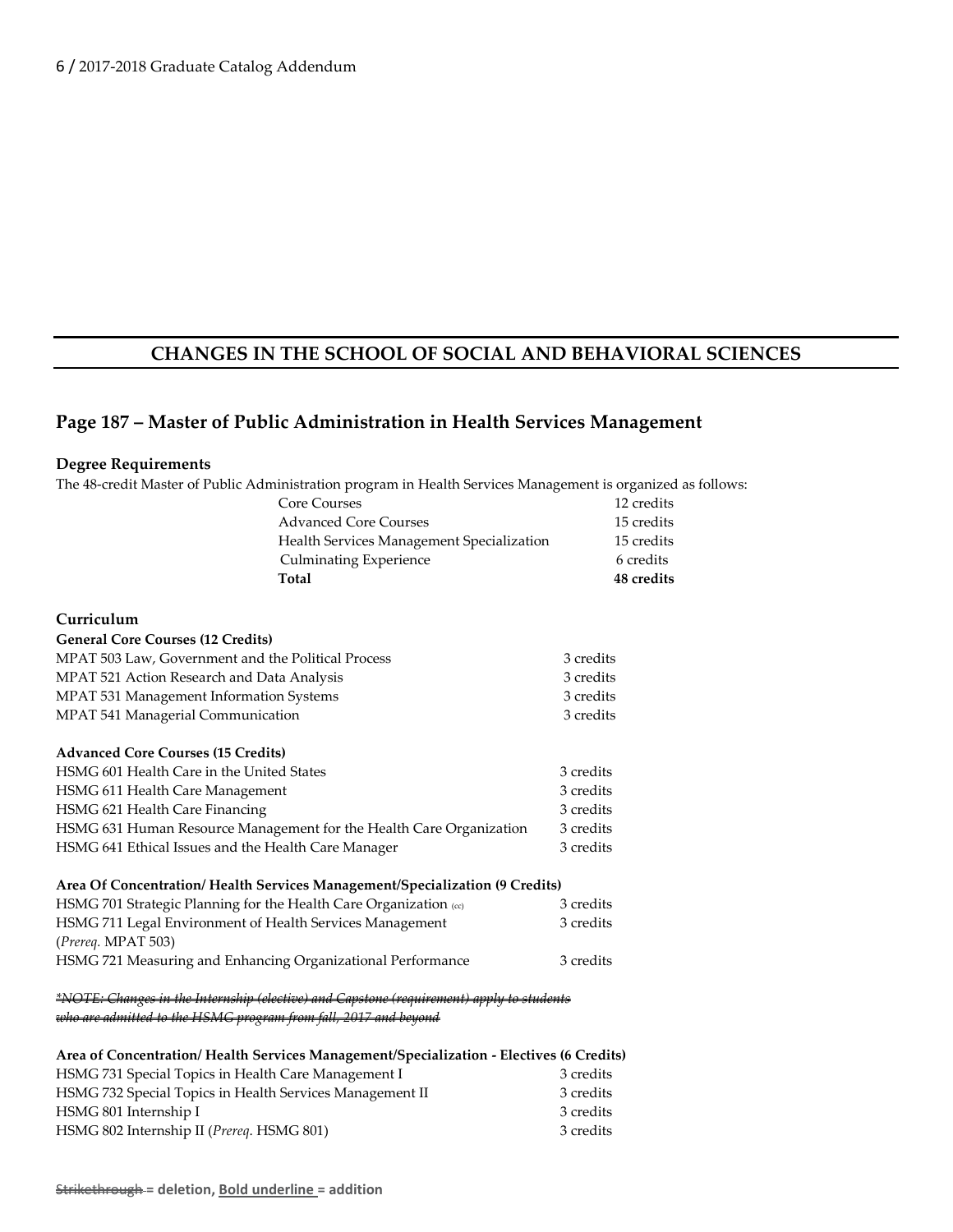#### 7 / 2017-2018 Graduate Catalog Addendum

#### **Culminating Experience (6 Credits)**

| HSMG 801 Internship I                                                         |           |
|-------------------------------------------------------------------------------|-----------|
| <b>HSMG 802 Internship II</b>                                                 | 3 credits |
| HSMG 810 Capstone I - Capstone Preparation Course ( <i>Prereq. MPAT 521</i> ) | 3 credits |
| HSMG 811 Capstone II - Capstone Project ( <i>Prereq.</i> HSMG 810)            | 3 credits |

#### **Page 191 – Course Descriptions**

#### **HSMG 801 Internship Experience (Elective)**

This course provides internships in organizations with practicing health service managers. Students must complete a written project at the conclusion of the internship. The internship student is supervised in the organization. The program faculty member mentors the student and evaluates the internship project. Interested MS and MPA students may choose an internship as an elective. 3 sem. hrs., 3 credits.

#### **HSMG 802 Internship Experience (Elective)**

This course provides internships in organizations with practicing health service managers. Students must complete a written project at the conclusion of the internship. The internship student is supervised in the organization. The program faculty member mentors the student and evaluates the internship project. Interested Students may choose a second quarter of the internship experience as an elective. Prereq. HSMG 801. 3 sem. hrs., 3 credits.

#### **Culminating Experience**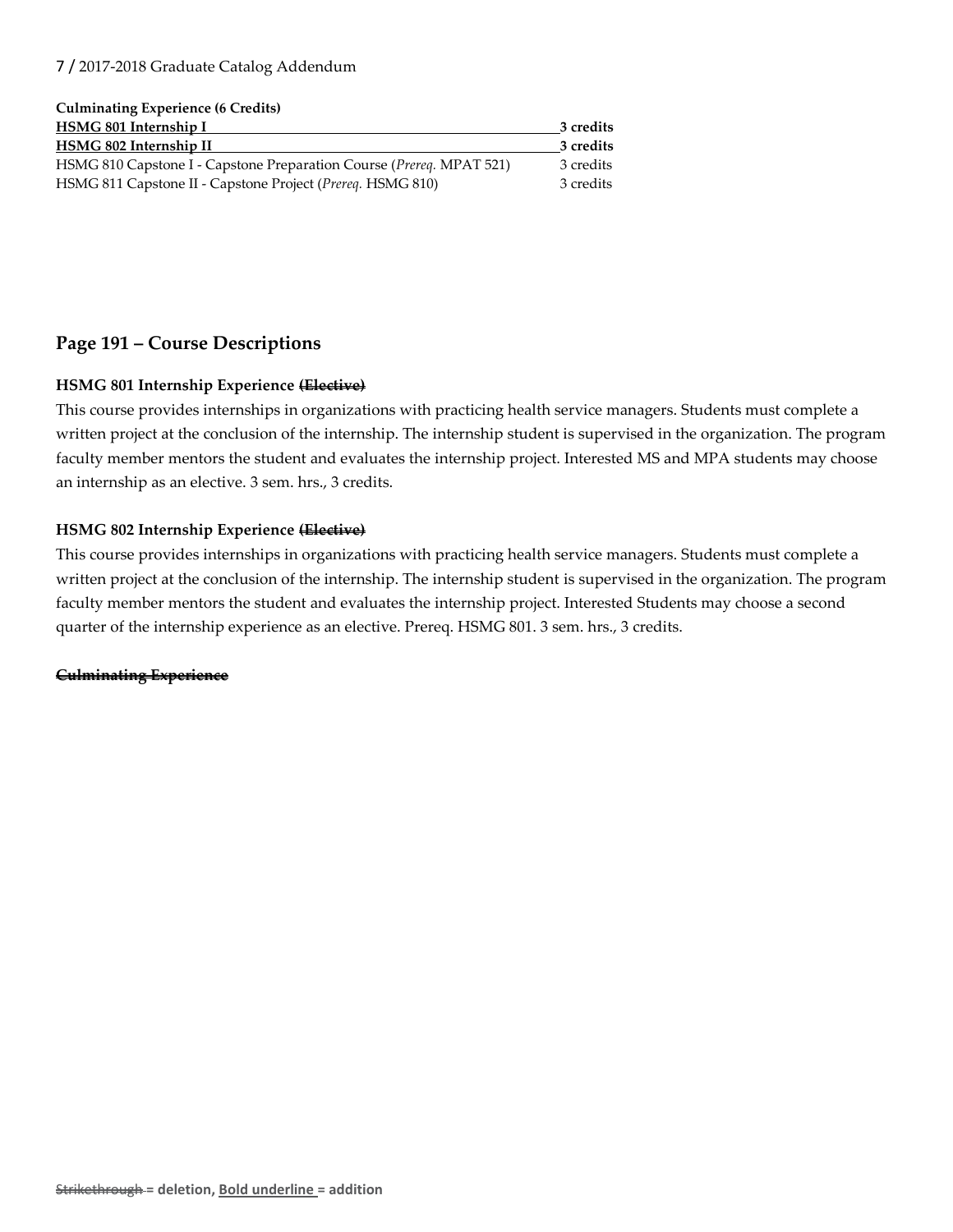## **CHANGES IN ACADEMIC REGULATIONS AND PROCEDURES**

#### **Page 217 –Dismissal Review**

#### **Dismissal Review**

In cases which a student has been dismissed from a program for poor academic performance, the student may request a dismissal review when he/she believes that extenuating circumstances caused his/her poor academic performance. This request must be made in writing to The Office of the Provost within 30 days of the notification of dismissal. The student should clearly state the reasons for his/her unacceptable academic performance and how he/she intends to improve it. **The Provost Office will convene the Graduate Academic Appeals Committee.**

## **CHANGES IN TUITION, EXPENSES AND FINANCIAL ASSISTANCE**

#### **Page 227 – Graduate Tuition & Fees**

## **Graduate Tuition**

| Per credit hour:                    |                         |
|-------------------------------------|-------------------------|
| <b>Business Administration</b>      | <del>\$861</del> \$876  |
| <b>Communication Disorders</b>      | \$926 \$942             |
| Counseling                          | <del>\$842</del> \$857  |
| Cybersecurity                       | \$861\$876              |
| Education                           | \$842 \$857             |
| English Literature                  | <del>\$842 </del> \$857 |
| Health Services Management          | \$842 \$857             |
| Human Resource Management           | <del>\$861</del> \$876  |
| Nursing                             | \$842 \$857             |
| Occupational Therapy                | \$926 \$942             |
| Organizational Leadership           | \$861 \$876             |
| Doctor of Physical Therapy          | \$926 \$942             |
| Physician Assistant Studies         | <del>\$967</del> \$984  |
| Psychology                          | \$842 \$857             |
| Public Accounting                   | \$861 \$876             |
| School Administration & Supervision | \$842 \$857             |
| School Psychology                   | \$842 \$857             |
| Web Strategy and Design             | <del>\$861</del> \$876  |

Strikethrough **= deletion, Bold underline = addition**